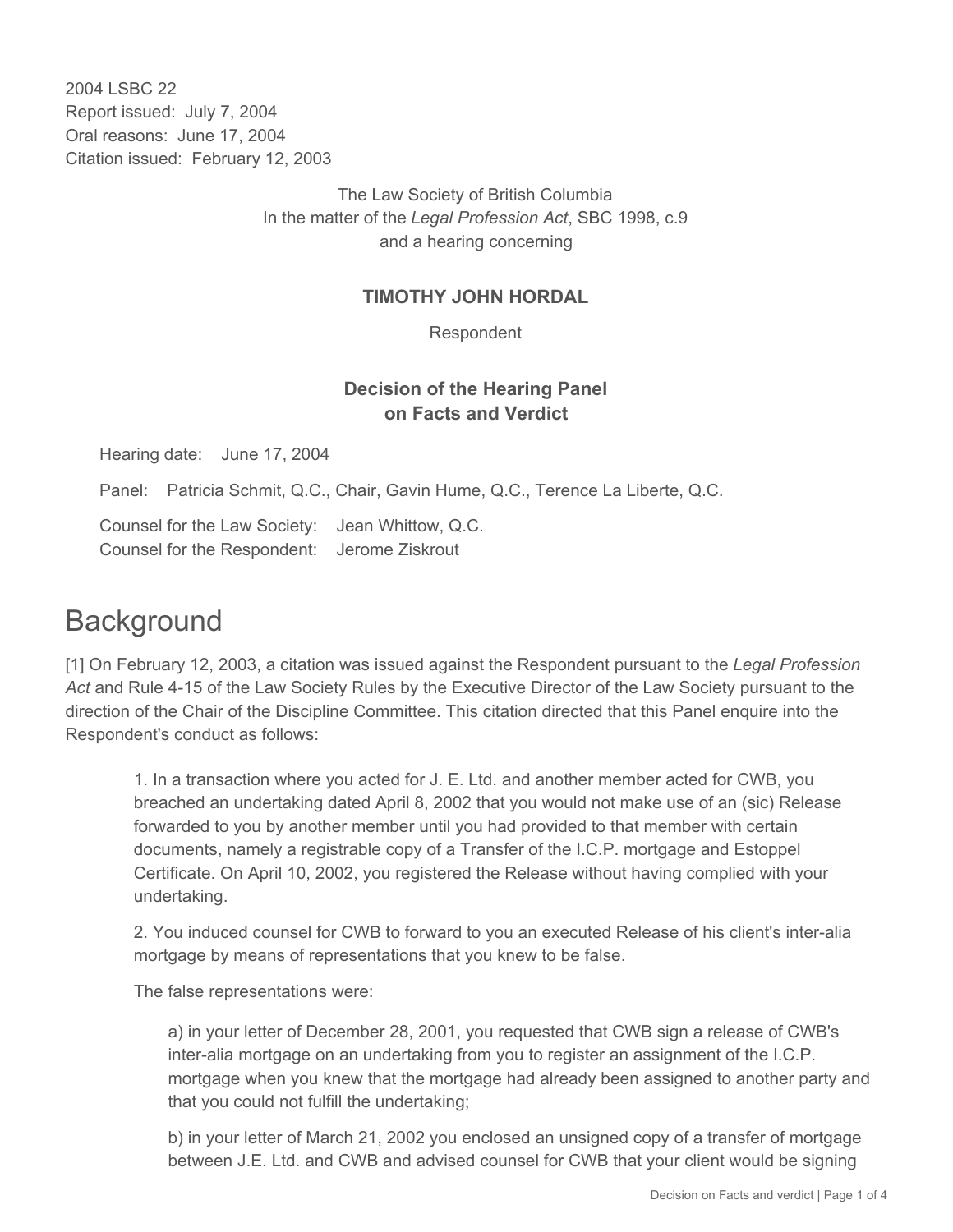the transfer of the mortgage the following day when you knew that was not true;

c) you advised counsel for CWB that your client was prepared to transfer to CWB its interest in the mortgage when you knew that your client had already transferred its interest in the mortgage to another party and therefore did not have any interest to transfer to CWB.

[2] The Respondent acknowledged proper service of the citation.

## **AGREED FACTS**

[3] An Agreed Statement of Facts was filed as Exhibit 1 in these proceedings. The facts are summarized as follows.

1. The Respondent was called to the Bar June 30, 1976.

2. At all material times, the Respondent practiced law with the firm Wilson & Co. in Abbotsford, British Columbia.

3. At all material times the Respondent acted for J. Enterprises Ltd. (" J." ).

4. Prior to July 2001, J. owned certain properties (the " Properties" ) in which [bank] (" CWB" ) held a mortgage and assignment of rents.

5. In July 2001 J. sold the Properties to [a business] (" I.C.P." ) in a transaction whereby:

a) J. granted I.C.P. a mortgage (the " I.C.P. Mortgage" ) over the Properties; and

b) The Respondent received the purchase proceeds on an undertaking to pay sufficient funds to CWB to obligate it to discharge its mortgage and assignment of rents and to provide discharge particulars within a reasonable period.

6. The proceeds of sale were not sufficient to extinguish J.'s debt to CWB. As well, CWB's security extended to other properties held by J. which were not the subject of the sale. CWB therefore agreed to provide a partial release of mortgage and assignment of rents (the " Release" ) upon the Respondent undertaking to obtain and register an assignment of the ICP Mortgage to CWB.

7. Between July and December, 2001, CWB sought to enforce its assignment of rents against I.C.P. and commenced foreclosure proceedings against J.

8. By December 2001, the Respondent had not obtained and registered a Release, and had not obtained and registered an assignment of the I.C.P. Mortgage to CWB.

9. In early December 2001, J. arranged to borrow money from a third party corporate lender (the " Lender" ) conditional on J. transferring the I.C.P. Mortgage to the Lender.

10. On December 3, 2001, the Respondent and counsel for CWB, Bruce G. Hall, spoke by telephone concerning the Release and assignment. During the call, Mr. Hall told the Respondent that CWB probably no longer required an assignment of the I.C.P. Mortgage to CWB, but he needed to confirm this with his client.

11. On December 4, 2001, J. transferred the I.C.P. Mortgage to the Lender. The Respondent signed the Transfer of Mortgage as Officer and registered it in the Land Title Office.

12. Upon enquiry by Mr. Hall, CWB advised that it continued to require an assignment of the I.C.P.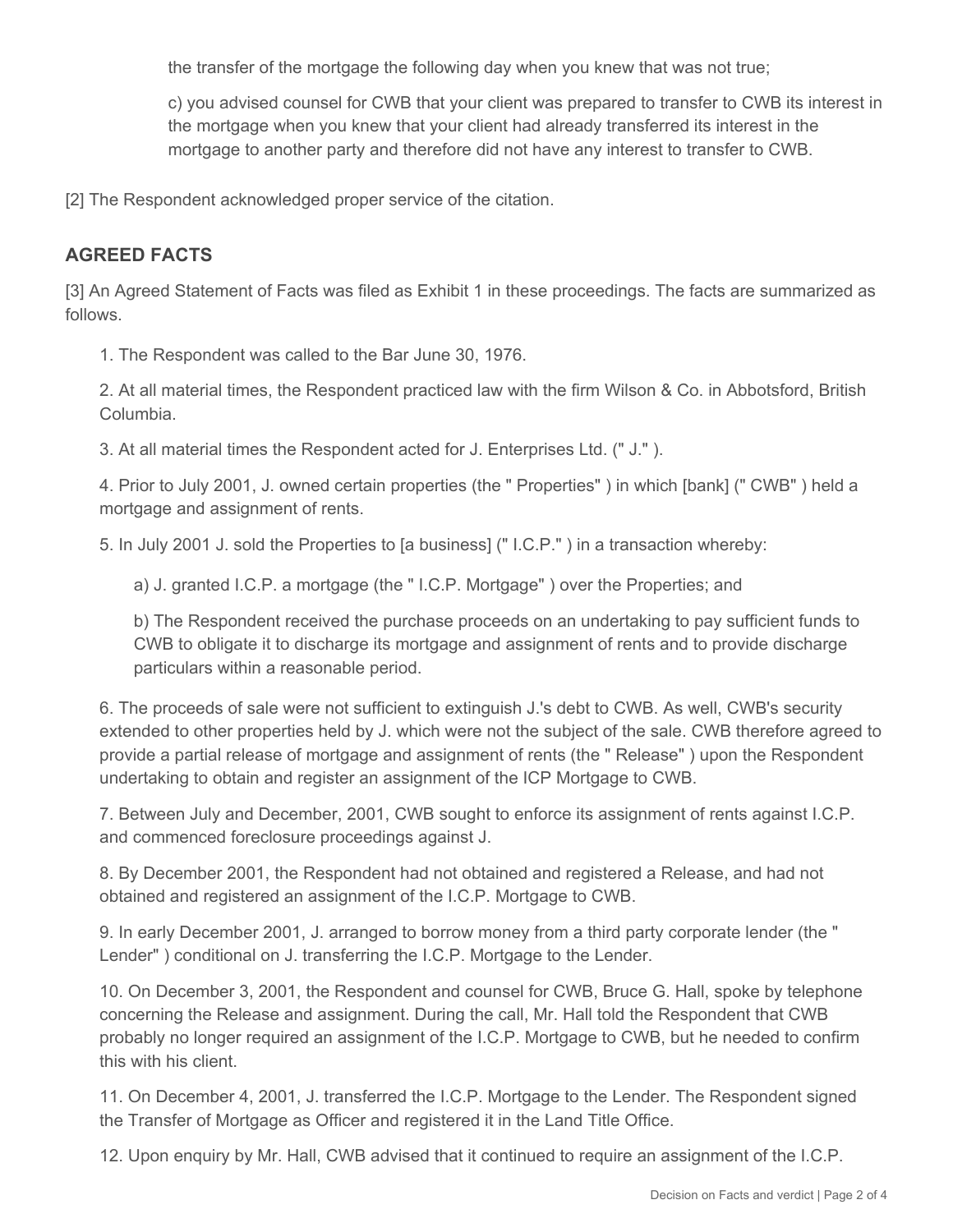Mortgage. By letter dated December 7, 2001, Mr. Hall wrote the Respondent saying:

" Following our telephone conversation on December 3, 2001, and the writer's subsequent discussions with CWB, we advise that the writer was incorrect in suggesting that the CWB would not require an unconditional Assignment of the 2nd Mortgage from [a business] in favour of J...

Accordingly, the CWB will require the executed Assignment referred to above, or alternatively, a mortgage of the subject mortgage to be registered . . .

Please forward to our Langley office the appropriate Release (which we understand was never prepared) and we will arrange for its execution and return to you upon your undertaking to provide the above-noted security to the CWB."

13. Upon receiving the above letter, the Respondent did not tell Mr. Hall that J. had already transferred its interest in the I.C.P. Mortgage to the Lender, and therefore did not have any interest to transfer to **CWB** 

14. By letter dated December 28, 2001, the Respondent forwarded a Release to Mr. Hall for execution. His letter said:

" Please have the enclosed partial release signed and delivered to me on the appropriate undertaking with respect to registering an assignment of the mortgage from [a business] to J. Enterprises Ltd."

15. At the time the Respondent sent this letter, he knew that the I.C.P. Mortgage had already been transferred to the Lender and that he could not fulfill this undertaking.

16. On January 23, 2002, Mr. Hall sent a letter to the Respondent advising that he had received the duly executed Release, and asked that the Respondent provide copies of the proposed form of Assignment. Mr. Hall said that once he approved to the form of security, he would provide the Release to the Respondent on his undertaking not to deal with it until he had provided the executed and registerable Assignment to Mr. Hall.

17. Mr. Hall wrote again on February 4, 2002 and on February 13, 2002, reiterating his position.

18. By letter dated March 21, 2002, the Respondent forwarded an unsigned document purporting to transfer the Mortgage to CWB, saying:

" I have made an appointment for Mr. K.G. of J. Enterprises Ltd. to sign the Transfer of Mortgage tomorrow. If the enclosed are found to be in order, please deliver to me the signed release of mortgage which you are holding."

19. Although the Respondent had made an appointment for Mr. K.G. to sign the Transfer of Mortgage, he knew the statement was misleading because it carried with it the implication that the signing of the Transfer would have immediate legal effect.

20. During this time, J. was attempting to secure alternate financing to pay out all indebtedness to CWB. In particular, J. was trying to obtain a Transfer of the I.C.P. Mortgage back to J. On March 28 and April 4, 2002, the Respondent provided a Transfer of Mortgage to the solicitor for the Lender, in order to have the I.C.P. Mortgage transferred back to J. This document was not executed.

21. By letter dated April 8, 2002, the Respondent wrote to Mr. Hall enclosing a letter and a schedule of payments made by I.C.P. on the I.C.P. Mortgage, and requesting that Mr. Hall forward the Respondent